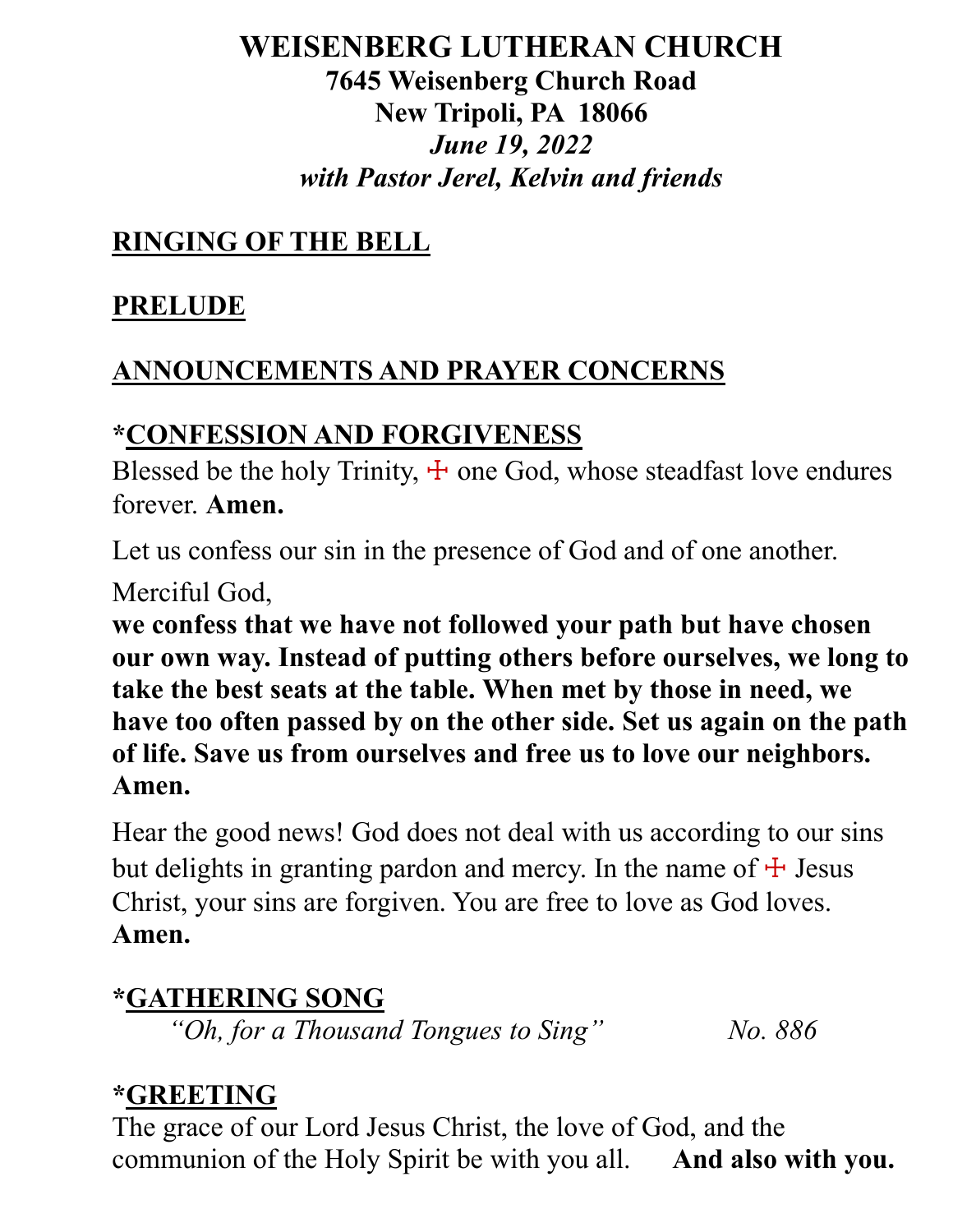### **\*KYRIE (ELW p. 147)**

### **\*CANTICLE OF PRAISE:** *"GLORY TO GOD" (ELW p. 148)*

### **\*PRAYER OF THE DAY** Let us pray.

**O Lord God, we bring before you the cries of a sorrowing world. In your mercy set us free from the chains that bind us, and defend us from everything that is evil, through Jesus Christ, our Savior and Lord. Amen.**

### **FIRST READING: Isaiah 65:1-9**

A reading from Isaiah.

*The prophet announces God's impatience. The people's self-absorption is idolatry, and images of practices that displease God fill this reading. Like a vintner who crushes the grape to release the wine, God will use Israel's exile to establish a new community of the faithful.*

1 I was ready to be sought out by those who did not ask, to be found by those who did not seek me. I said, "Here I am, here I am," to a nation that did not call on my name. <sup>2</sup> I held out my hands all day long to a rebellious people, who walk in a way that is not good, following their own devices;  $a$  people who provoke me to my face continually, sacrificing in gardens and offering incense on bricks; <sup>4</sup>who sit inside tombs, and spend the night in secret places; who eat swine's flesh, with broth of abominable things in their vessels; who say, "Keep to yourself, do not come near me, for I am too holy for you." These are a smoke in my nostrils, a fire that burns all day long. **See**, it is written before me: I will not keep silent, but I will repay; I will indeed repay into their laps <sup>7</sup> their iniquities and their ancestors' iniquities together, says the LORD; because they offered incense on the mountains and reviled me on the hills, I will measure into their laps full payment for their actions. <sup>8</sup>Thus says the LORD: As the wine is found in the cluster, and they say, "Do not destroy it, for there is a blessing in it," so I will do for my servants' sake, and not destroy them all. <sup>9</sup> I will bring forth descendants from Jacob, and from Judah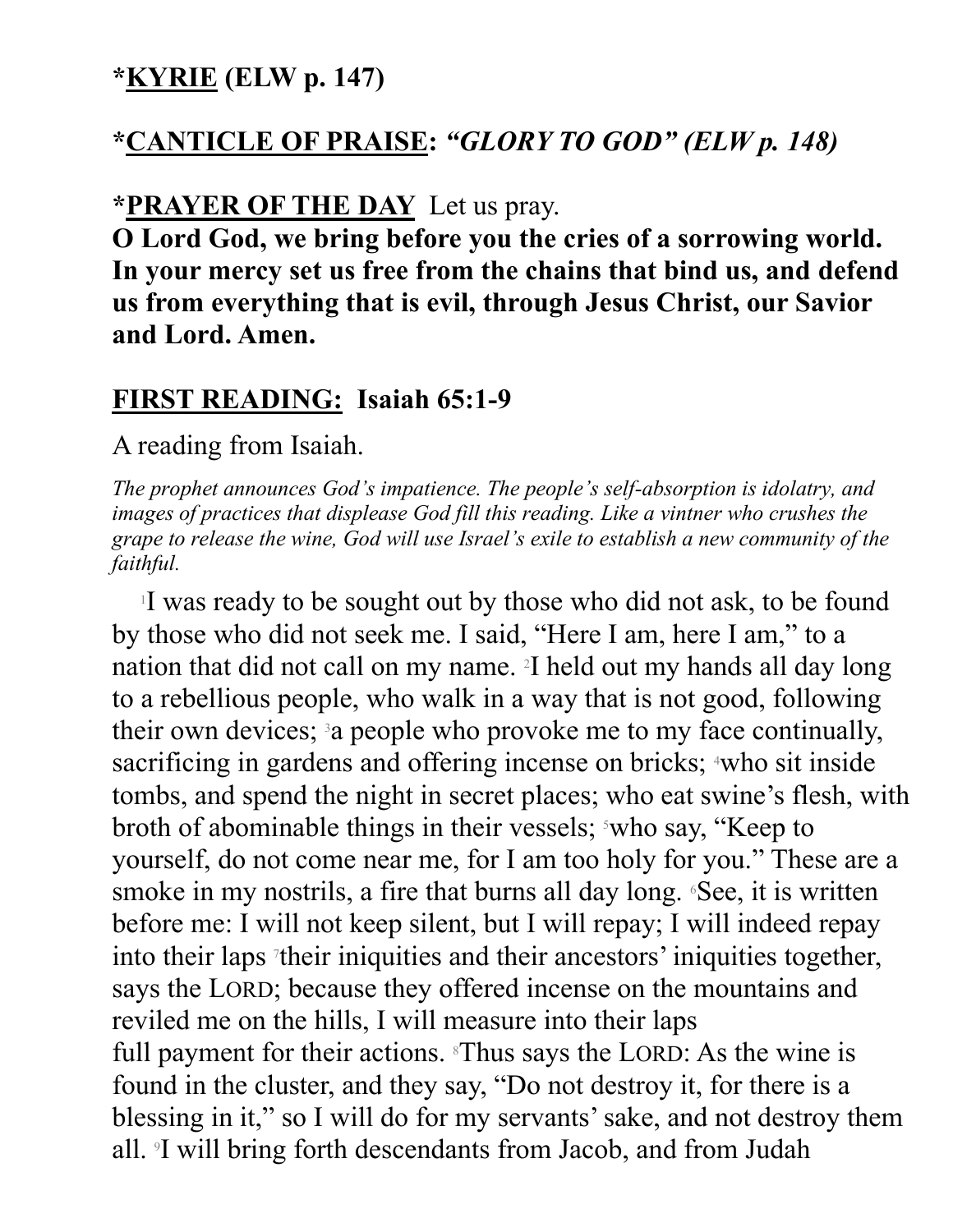inheritors of my mountains; my chosen shall inherit it, and my servants shall settle there.

The word of the Lord. **Thanks be to God.** 

## **PSALM 22:19-28**

<sup>19</sup>But you, O LORD, be not far away;

**O my help, hasten to my aid.**

<sup>20</sup>Deliver me from the sword,

## **my life from the power of the dog.**

<sup>21</sup>Save me from the lion's mouth!

## **From the horns of wild bulls you have rescued me.**

<sup>22</sup>I will declare your name to my people;

**in the midst of the assembly I will praise you.**

<sup>23</sup>You who fear the LORD, give praise! All you of Jacob's line, give glory.

## **Stand in awe of the LORD, all you offspring of Israel.**

 $24$ For the LORD does not despise nor abhor the poor in their poverty; neither is the LORD's face hidden from them;

## **but when they cry out, the LORD hears them.**

<sup>25</sup>From you comes my praise in the great assembly;

## **I will perform my vows in the sight of those who fear the LORD.**

 $26$ The poor shall eat and be satisfied,

## **Let those who seek the LORD give praise! May your hearts live forever!**

<sup>27</sup>All the ends of the earth shall remember and turn to the LORD; **all the families of nations shall bow before God.**

 $28$ For dominion belongs to the LORD,

**who rules over the nations.** 

# **SECOND READING: Galatians 3:23-29**

A reading from Galatians.

*For Paul, baptism is a powerful bond that unites people not only with God but with other believers. Those who call themselves children of God experience a transformation that removes prejudices of race, social class, or gender in favor of true unity in Christ.*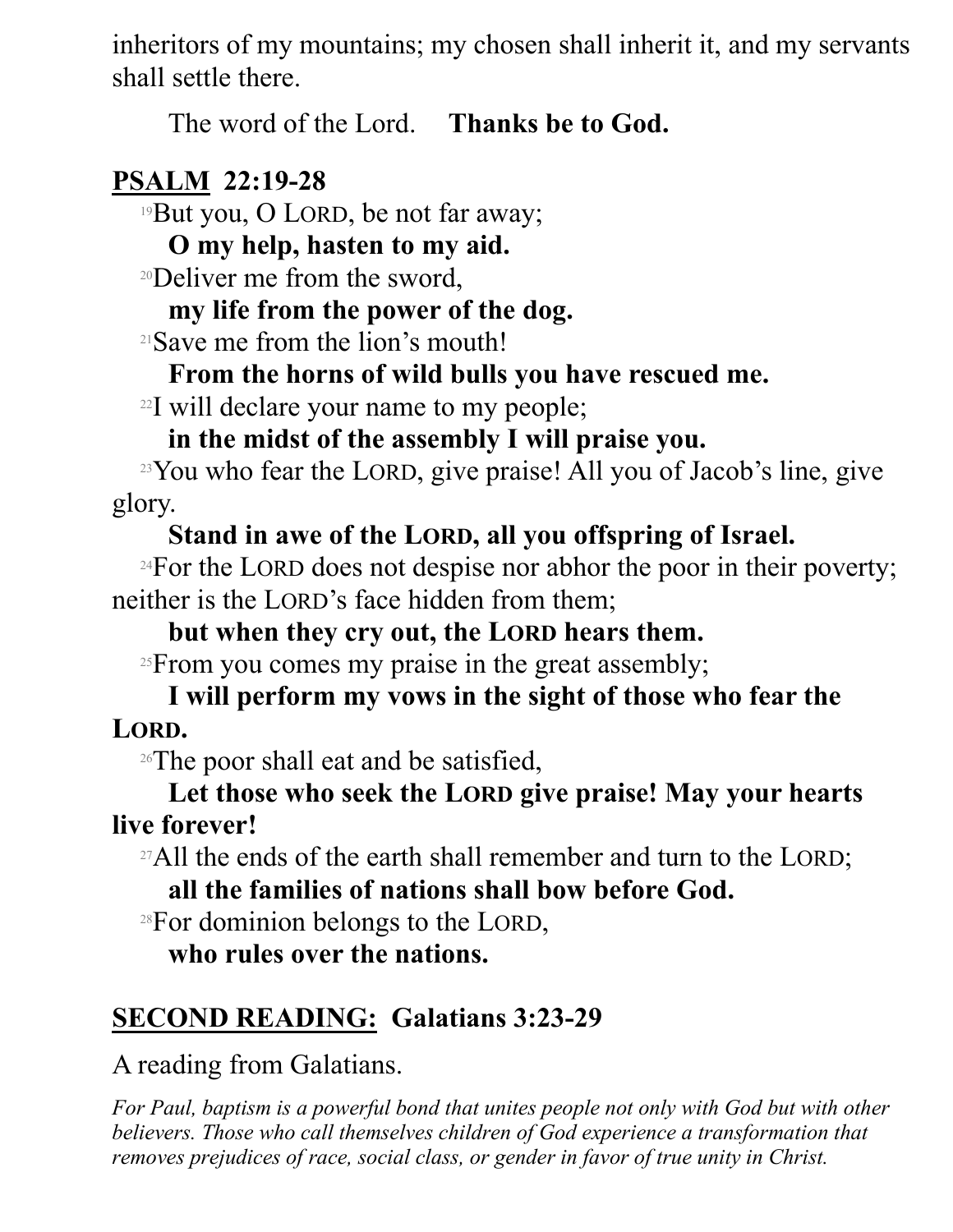<sup>23</sup>Now before faith came, we were imprisoned and guarded under the law until faith would be revealed. 24Therefore the law was our disciplinarian until Christ came, so that we might be justified by faith. <sup>25</sup>But now that faith has come, we are no longer subject to a disciplinarian, 26for in Christ Jesus you are all children of God through faith. 27As many of you as were baptized into Christ have clothed yourselves with Christ. 28There is no longer Jew or Greek, there is no longer slave or free, there is no longer male and female; for all of you are one in Christ Jesus. 29And if you belong to Christ, then you are Abraham's offspring, heirs according to the promise.

## The word of the Lord. **Thanks be to God.**

## **\*GOSPEL ACCLAMATION:** *"Alleluia" (ELW p. 151)*

## **\*GOSPEL: Luke 8:26-39**

The holy gospel according to Luke. **Glory to you, O Lord.**

*Jesus' mission includes foreigners and his authority extends to the casting out of demons. Some who witness Jesus' work are seized with confusion and fear, but the man who was healed is commissioned to give testimony to God's mercy and power.*

<sup>26</sup>Then [Jesus and his disciples] arrived at the country of the Gerasenes, which is opposite Galilee.  $27\text{As}$  he stepped out on land, a man of the city who had demons met him. For a long time he had worn no clothes, and he did not live in a house but in the tombs. 28When he saw Jesus, he fell down before him and shouted at the top of his voice, "What have you to do with me, Jesus, Son of the Most High God? I beg you, do not torment me"—29for Jesus had commanded the unclean spirit to come out of the man. (For many times it had seized him; he was kept under guard and bound with chains and shackles, but he would break the bonds and be driven by the demon into the wilds.) 30 Jesus then asked him, "What is your name?" He said, "Legion"; for many demons had entered him. 31They begged him not to order them to go back into the abyss. 32Now there on the hillside a large herd of swine was feeding; and the demons begged Jesus to let them enter these. So he gave them permission. 33Then the demons came out of the man and entered the swine, and the herd rushed down the steep bank into the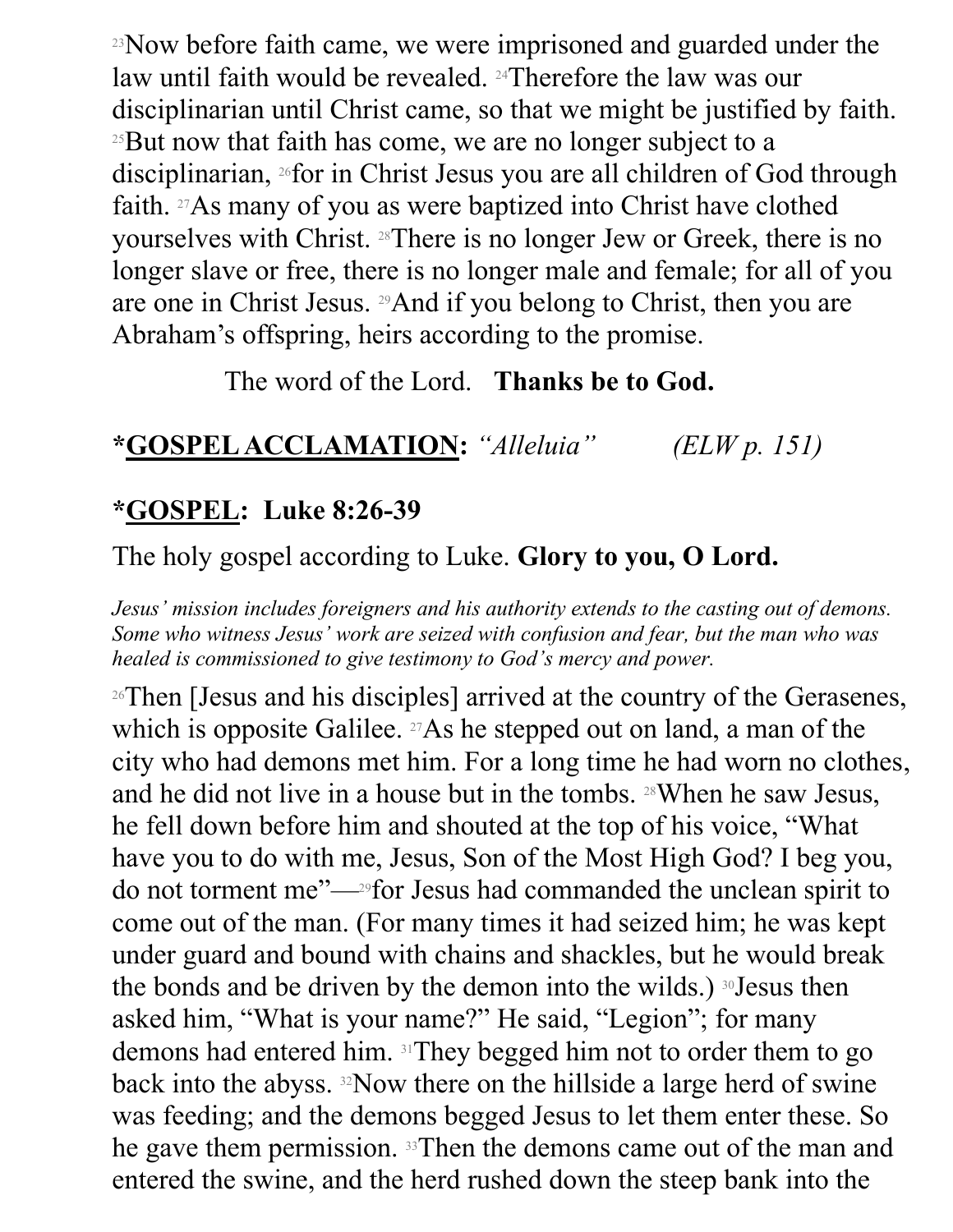lake and was drowned. 34When the swineherds saw what had happened, they ran off and told it in the city and in the country. 35Then people came out to see what had happened, and when they came to Jesus, they found the man from whom the demons had gone sitting at the feet of Jesus, clothed and in his right mind. And they were afraid. 36Those who had seen it told them how the one who had been possessed by demons had been healed. 37Then all the people of the surrounding country of the Gerasenes asked Jesus to leave them; for they were seized with great fear. So he got into the boat and returned. 38The man from whom the demons had gone begged that he might be with him; but Jesus sent him away, saying, <sup>39"</sup>Return to your home, and declare how much God has done for you." So he went away, proclaiming throughout the city how much Jesus had done for him.

The gospel of the Lord. **Praise to you, O Christ.** 

### **SERMON**

### **HYMN OF THE DAY**

*"Praise the One Who Breaks the Darkness*" *No. 843*

### **\*APOSTLES CREED**

**I believe in God, the Father almighty, creator of heaven and earth. I believe in Jesus Christ, God's only Son, our Lord, who was conceived by the Holy Spirit, born of the virgin Mary, suffered under Pontius Pilate, was crucified, died, and was buried; he descended to the dead. On the third day he rose again; he ascended into heaven, he is seated at the right hand of the Father, and he will come to judge the living and the dead. I believe in the Holy Spirit, the holy catholic church, the communion of saints, the forgiveness of sins, the resurrection of the body, and the life everlasting. Amen.**

### **OFFERING/OFFERTORY**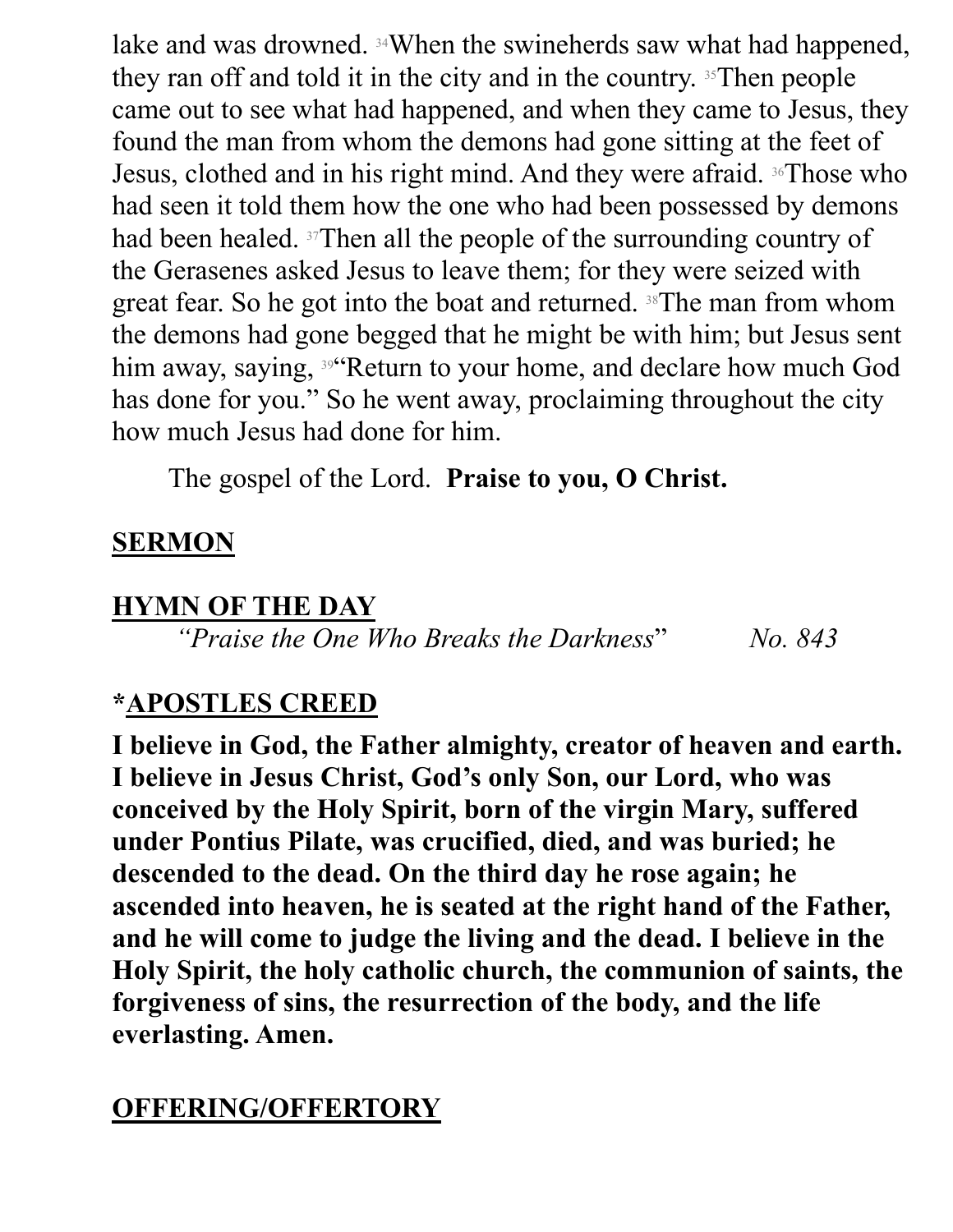### **WORSHIP CHOIR ANTHEM**

*"We Will Keep Our Faith Alive" ~ Price/Besig*

## **\*OFFERTORY HYMN:** *"CREATE IN ME" No. 184*

## **\*PRAYERS OF INTERCESSION**

United in Christ and guided by the Spirit, we pray for the church, the creation, and all in need.

Holy God, you hear the cries of those who seek you. Equip your church with evangelists who reveal the continuous call of your outstretched hands and your promises of a home in you. God of grace, **hear our prayer.**

You hear the cries of the earth. Restore places where land, air, and waterways have been harmed. Guide us to develop and implement sources of energy and food production that do not destroy the earth. God of grace, **hear our prayer.**

You hear the cries of those who are marginalized or cast out. On this Juneteenth observance, guide us continually toward the end of oppression in all its forms, especially white supremacy. Bring true freedom and human flourishing to all your beloved children. God of grace, **hear our prayer.**

You hear the cries of those who suffer. Come to the aid of all who are homeless, naked, hungry, and sick (*especially*). Bring peace to any experiencing mental illness, that they can clearly recognize your loving presence. God of grace, **hear our prayer.**

You hear the cries of those who celebrate and those who grieve on this Father's Day. Nurture mutual love and tender care in all relationships. Comfort those for whom this day brings sadness or longing. God of grace, **hear our prayer.**